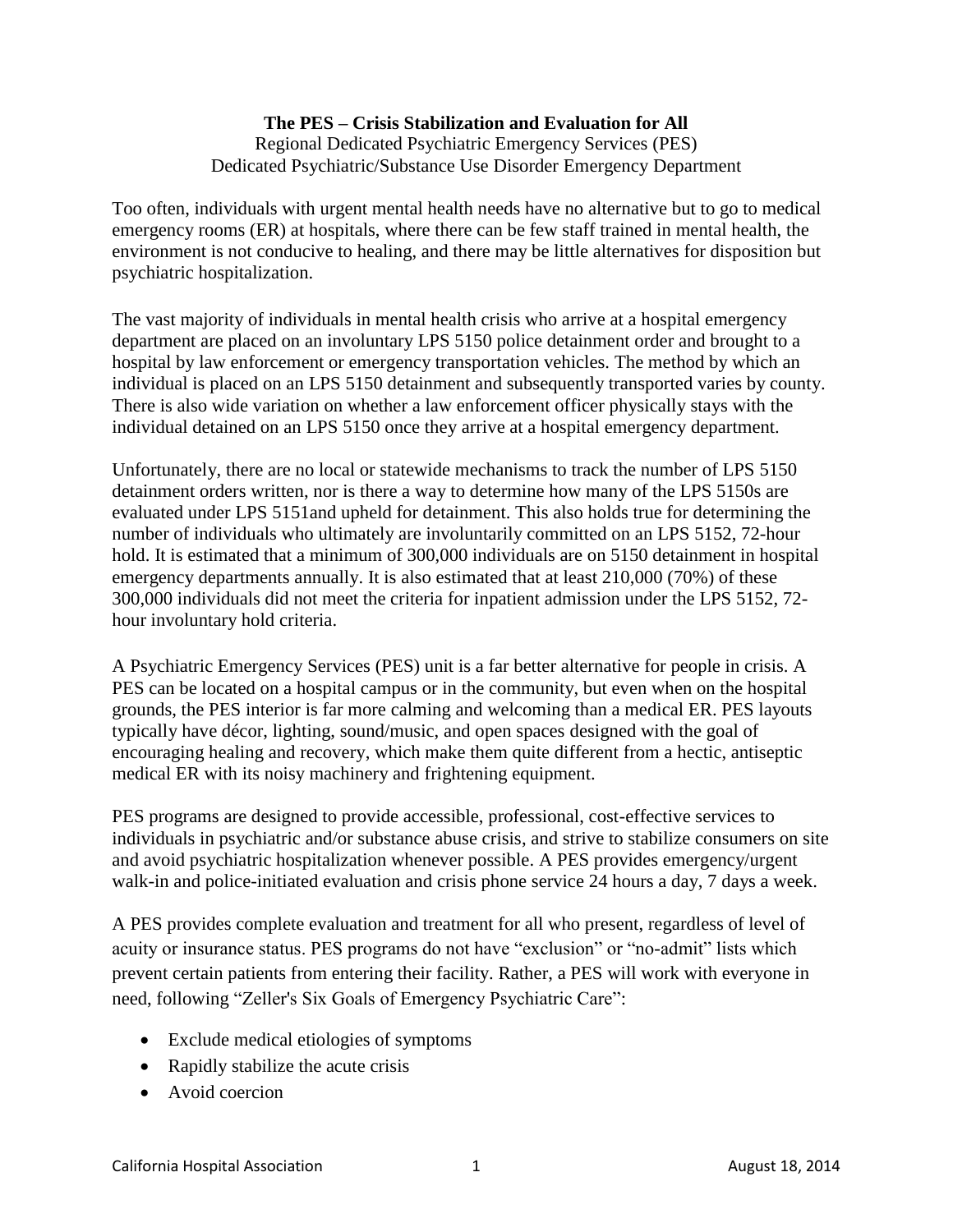- Treat in the least restrictive setting
- Form a therapeutic alliance
- Formulate an appropriate disposition and aftercare plan

As studies have estimated as many as 20-30% of psychiatric emergencies may be due to, or are combined with, serious medical concerns, it is important that all crisis patients receive an appropriate medical screening. Next, all efforts are made to stabilize or reduce the symptoms that are causing a person distress – be they suicidal thoughts, auditory hallucinations, severe paranoia, mania, or other difficult conditions. Whenever possible, all evaluation and treatment is done free of coercion, with staff forming a therapeutic, collaborative partnership with each consumer. Treatment is done in the least restrictive setting, so restraints and/or seclusion are to be avoided, and consumers should be returned to their home or freedom in the community as soon as possible. All who leave the PES should have a solid aftercare plan including follow-up appointments, medication information, and strategies to help the person avoid crises in the future.

A typical dedicated PES department meets all these goals, and is staffed with psychiatric physicians and mental health professionals around the clock who can provide:

- Screening for all emergency medical conditions and provide basic primary medical care (e.g., oral alcohol withdrawal, asthma, diabetes management, pain, continuation of outpatient medications)
- medication management
- laboratory testing services
- psychiatric evaluation/assessment for voluntary and involuntary treatment
- treatment with observation and stabilization capability on site
- crisis intervention and crisis stabilization
- screening for inpatient psychiatric hospitalization
- linkage with resources and mental health and substance abuse treatment referral information

A PES can dramatically improve access to care and quality of care while decreasing costs to the health care delivery system. Today, in communities without a PES, patients are taken to traditional hospital emergency rooms and often languish with no psychiatric assistance or intervention for hours, sometimes days, awaiting the arrival of an individual trained to provide a psychiatric assessment or an available inpatient psychiatric bed. This, in and of itself, undermines the formation of a positive therapeutic alliance for the patient, delays treatment for the patient, ties up staff time and an ER bed in an already overburdened medical emergency department. Unfortunately, for safety reasons, too often patients are placed in restraints, with a sitter, or both, if considered a danger to themselves or others.

A 2009 survey of Medical Directors of medical emergency departments in hospitals across the U.S. called for Regional Dedicated Psychiatric Emergency Programs as a potential solution to the major national problems of psychiatric patients boarding for long hours in emergency departments. Indeed, a recent study showed that a PES in a system decreased boarding times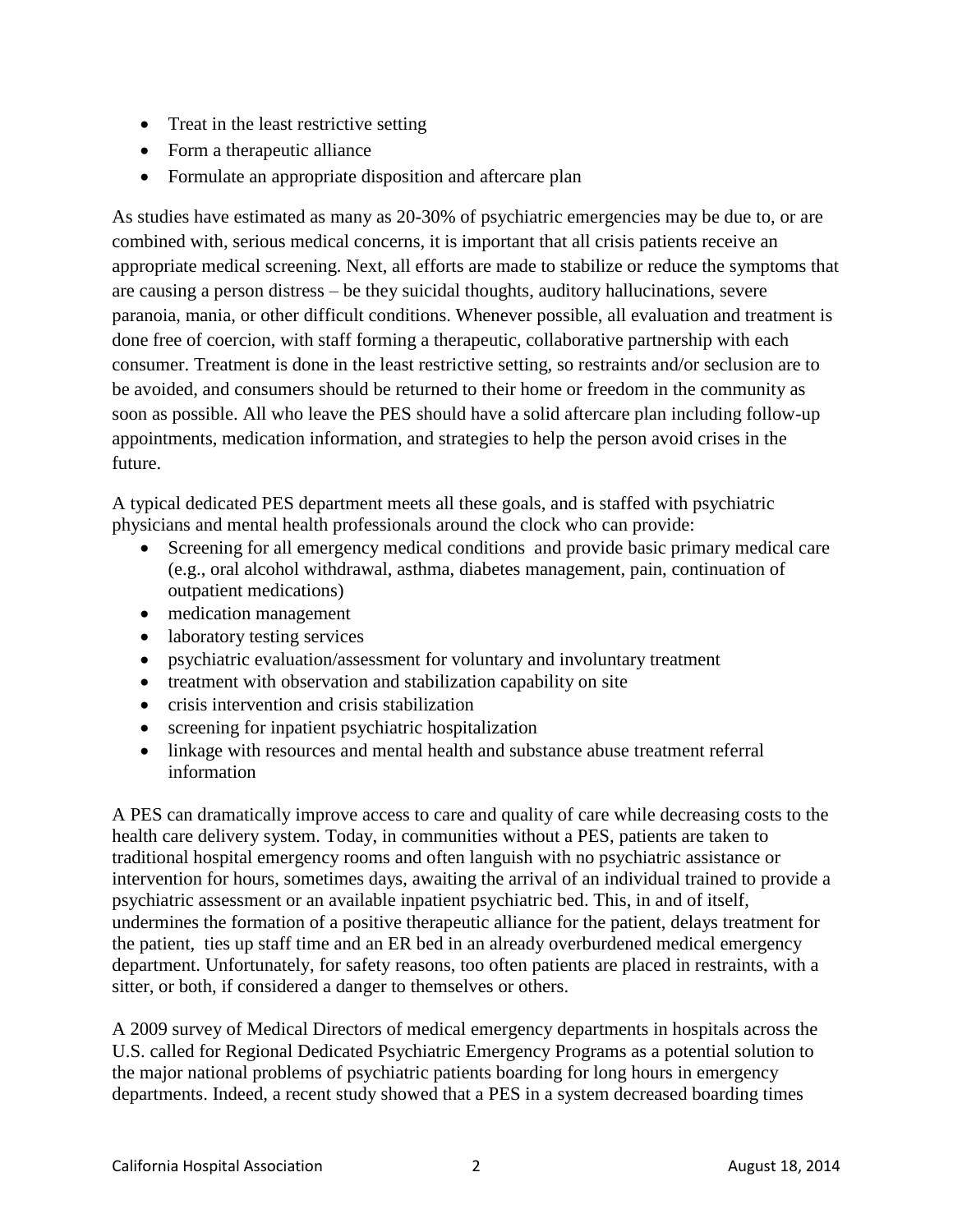over 80% compared to overall California boarding times, and led to stabilization and discharge without needing inpatient admission over 75% of the time.

The ability of a PES to avoid hospitalization for the vast majority of patients is due to being able to treat patients for up to 23 hours and 59 minutes (thus sometimes referred to as "23-hour treatment facilities"). This permits time for treatment, observation and "healing time," which is often sufficient to stabilize patients' symptoms so they can return home or to another lessrestrictive level of care. This follows a simple truth, that most patients in psychiatric crisis do not need hospitalization, though they do need urgent intervention and care.

The goals of healthcare reform include improved access to care, improved quality of care, improved timeliness of care, along with less hospital admissions and reduced costs. Adding a PES to appropriate systems helps to meet all these goals.

To standardize definitions, the key concept that differentiates a true PES from what are more often called crisis stabilization units, crisis clinics, etc., is that a true PES is a program separately housed from a medical hospital ED (i.e., not considered to be just a wing of a larger ED) that can take ambulance/police deliveries independently from the field. This makes it different from the typical Crisis Stabilization Unit, which usually evaluates and treats patients who have already been initially received and medically screened in a medical ED, then transfers over when considered medically stable. However, both programs do what is basically called "Crisis Stabilization," and there are so many variations in design that difference in these programs can be minimal.

The concept of a PES being a "dedicated emergency department" comes from EMTALA law:

"A dedicated emergency department is defined as meeting one of the following criteria regardless of whether it is located on or off the main hospital campus: The entity: (1) is licensed by the State in which it is located under applicable State law as an emergency room or emergency department; or (2) is held out to the public (by name, posted signs, advertising, or other means) as a place that provides care for emergency medical conditions (EMC) on an urgent basis without requiring a previously scheduled appointment; or (3) during the preceding calendar year, (i.e., the year immediately preceding the calendar year in which a determination under this section is being made), based on a representative sample of patient visits that occurred during the calendar year, it provides at least onethird of all of its visits for the treatment of EMCs on an urgent basis without requiring a previously scheduled appointment. This includes individuals who may present as unscheduled ambulatory patients to units (such as labor and delivery or psychiatric units of hospitals) where patients are routinely evaluated and treated for emergency medical conditions."

A PES is not a "medical emergency department," nor a "community clubhouse model," but a blend of both, which is community-based and uses the Recovery Model concept.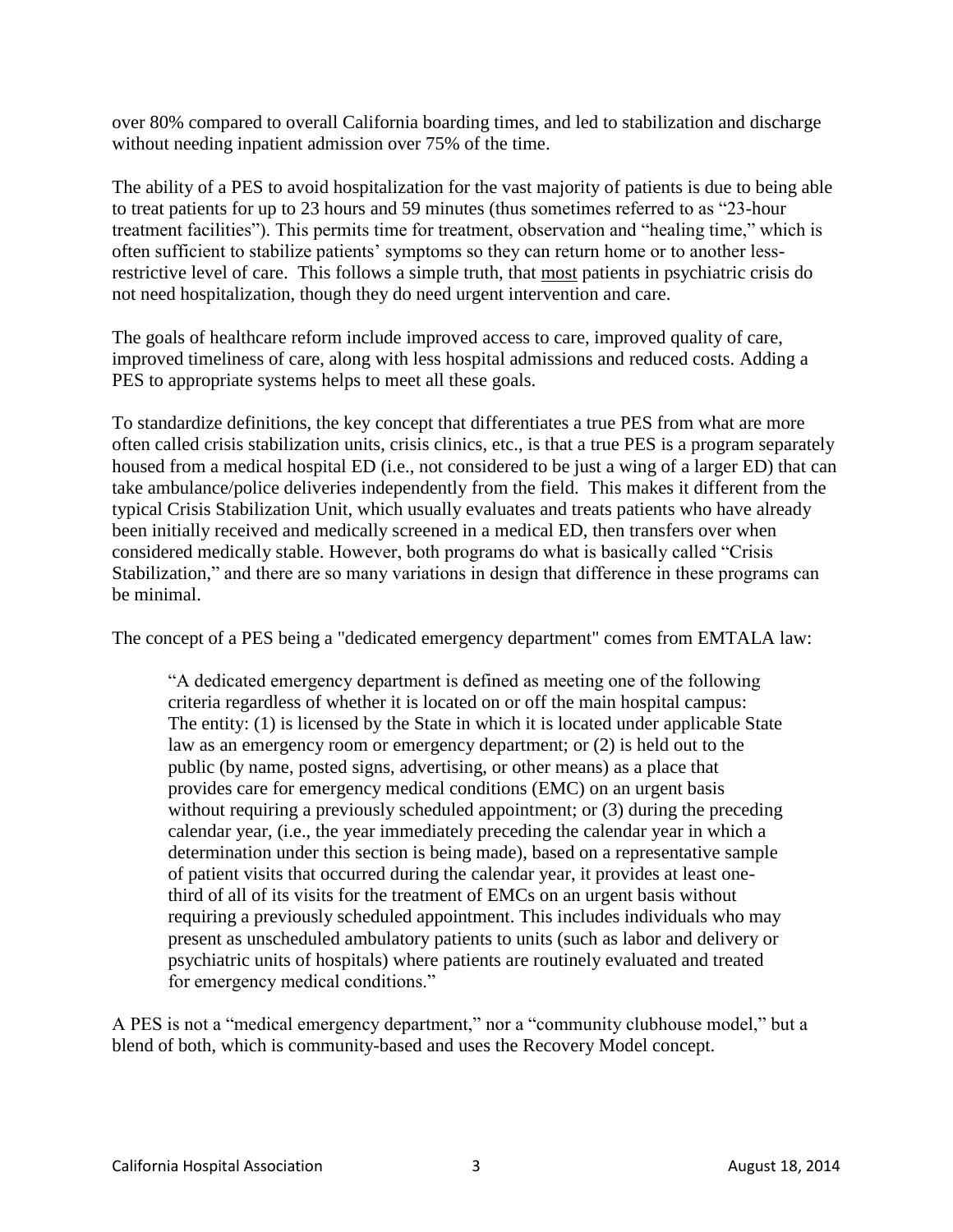In California, there are at least 10 PES departments operating in seven counties. There may be other comparable facilities or programs as well. The current PES departments are:

- 1. Alameda Health System, Oakland
- 2. Contra Costa County Regional Medical Center
- 3. Los Angeles County (Harbor-UCLA Medical Center, LAC+USC Medical Center and Olive View Medical Center)
- 4. Marin County
- 5. San Francisco General Hospital
- 6. San Mateo County
- 7. Valley Hospital (Santa Clara County)
- 8. One under construction in Ventura County

There is a need for at least an additional ten PES units; see attached map.